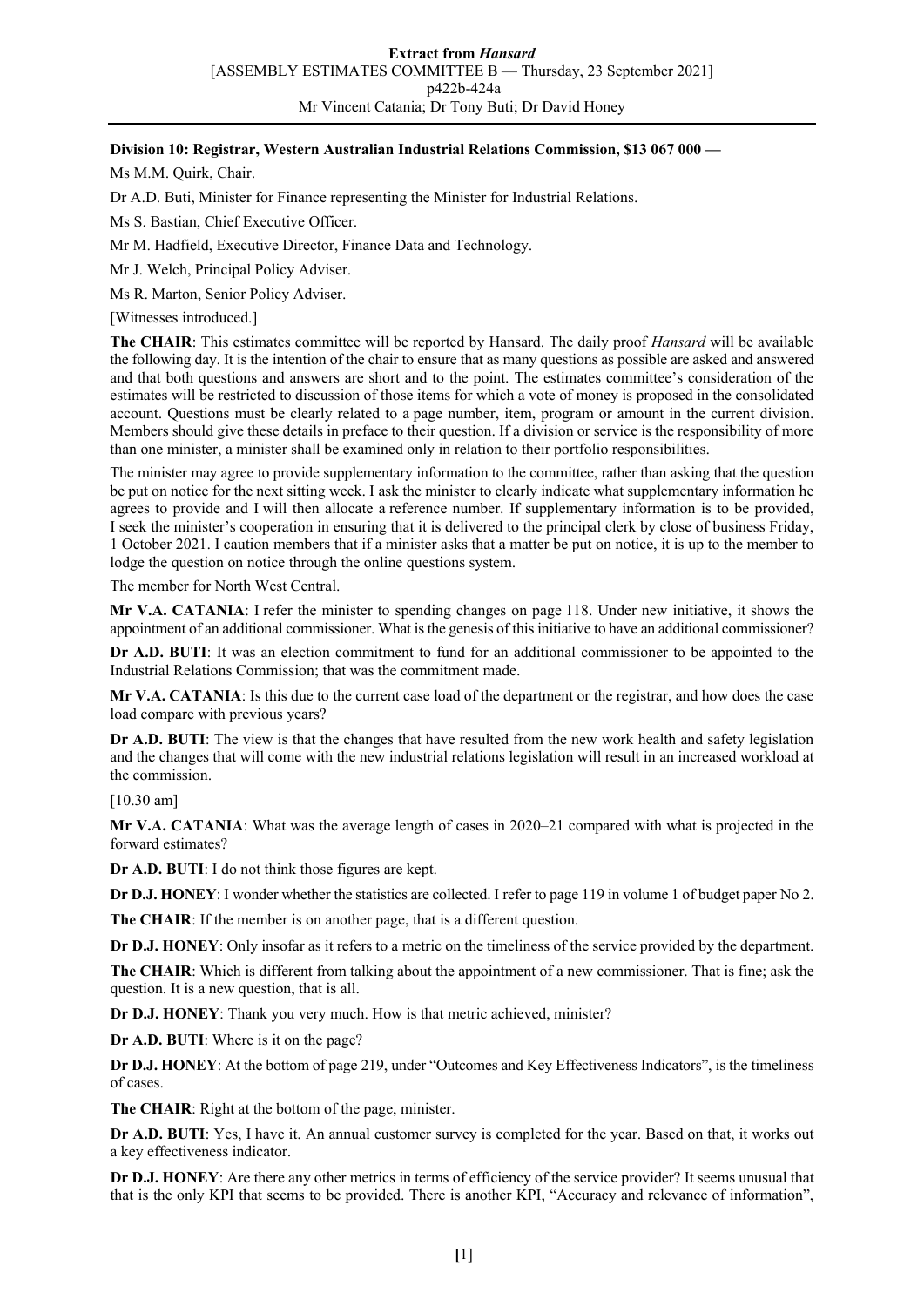but I am not sure how that is arrived at, unless that is based on a survey. Are there any other metrics in terms of efficiency of use of resources within the department?

**Dr A.D. BUTI**: I am not sure whether the member is able to come up with a suggestion. Each case that comes before the commission is different. It is hard to provide an index that will provide some measure of conformity across the various cases—they are all very different. Some cases may be completed in a day; some may take many more days. There is conciliation et cetera. I think it is quite appropriate to base it on a customer survey.

**Dr D.J. HONEY**: I appreciate that there will be some differences, but I anticipate that there would be a reasonable average across the year for the completed workload. I would have thought it possible to have metrics, even in terms of timeliness of response back to complainants and the like, but also to work out averages across the year.

**Dr A.D. BUTI**: I also wonder whether the member is in the wrong division. We are dealing with the Registrar of the Western Australian Industrial Relations Commission. This is not the actual commission making decisions on a case. Maybe that question relates to another division.

**Dr D.J. HONEY**: Sure. It is still a response, but in any case.

**Mr V.A. CATANIA**: Correct me if I am on the wrong track here, minister: has the registrar had to deal with any industrial relations matters related to COVID-19?

**The CHAIR**: That sounds like a new question, too.

**Dr A.D. BUTI**: I will defer to the CEO.

**Ms S. Bastian**: Excuse me behind my mask, minister and chair. In effect, any matter that is filed with the department of the registrar, we are the repository in the interface for the commission. Our role is really one whereby we collate the information, take the applications and then it is referred to the tribunal for determination. The registrar's role is not to deal with any formal matter, unless it is directed back to the registrar for action by reference from the commission.

**Mr V.A. CATANIA**: Have any matters come back to the registrar in regards to COVID-19; and, if yes, how many?

**Ms S. Bastian**: No, they have not.

**Dr D.J. HONEY**: I refer to "Support to the Western Australian Industrial Relations Commission and Industrial Magistrates Court" under the service summary on page 119 in volume 1 of budget paper No 2. Has the registrar been consulted on the proposed regulations to the Work Health and Safety Act 2020?

**Dr A.D. BUTI**: Again, this would not be the division; it is not the registrar who would be consulted on this.

**Dr D.J. HONEY**: Under the service summary, it has "Support to the Western Australian Industrial Relations Commission and Industrial Magistrates Court". I wondered whether that would also include support related to the Work Health and Safety Act 2020. I think the minister is saying that it is not.

**Dr A.D. BUTI**: The member referred to "Support to the Western Australian Industrial Relations Commission and Industrial Magistrates Court". The actual costs are lower due to some positions remaining vacant. It is referring to how many FTEs are at this level. It is not related to any legislation. That is dealt with in another division; not with the registrar.

**Dr D.J. HONEY**: I refer to the total appropriations on page 118. There is a significant increase of a little more than \$1 million above the appropriation in 2019–20. I appreciate there was some increase due to COVID and we are getting an additional registrar, but what is the additional expenditure for?

**Dr A.D. BUTI**: The increase of \$350 000 is for the annual indexation of accommodation expenses; variance of \$318 000 in employee benefit expenses because some positions remained vacant in 2019–20. The positions were filled in 2020–21; therefore, the budget forecast for 2020–21 includes full FTE levels. A decrease of \$634 000 in supplying services is mainly due to the end of the external contract for the ICT project for the commission's website and the registry portal into 2019–20. This project was brought in-house in 2020–21. The increase between the total cost of services in the 2020–21 estimated actual and the 2020–21 budget estimate is mainly due to the employee benefit expense for an additional commissioner and administrative support for the chambers, and an interim commissioner.

**Dr D.J. HONEY**: When the minister said "employee benefits", has there been a change in the employee benefits or is it simply that there is now a full complement of employees and these are the benefits that go with that?

**Dr A.D. BUTI**: Full complement.

**Dr D.J. HONEY**: Referring to the accommodation cost, is that a permanent increase in the accommodation cost and not a temporary increase?

**Dr A.D. BUTI**: It is not temporary; it is permanent.